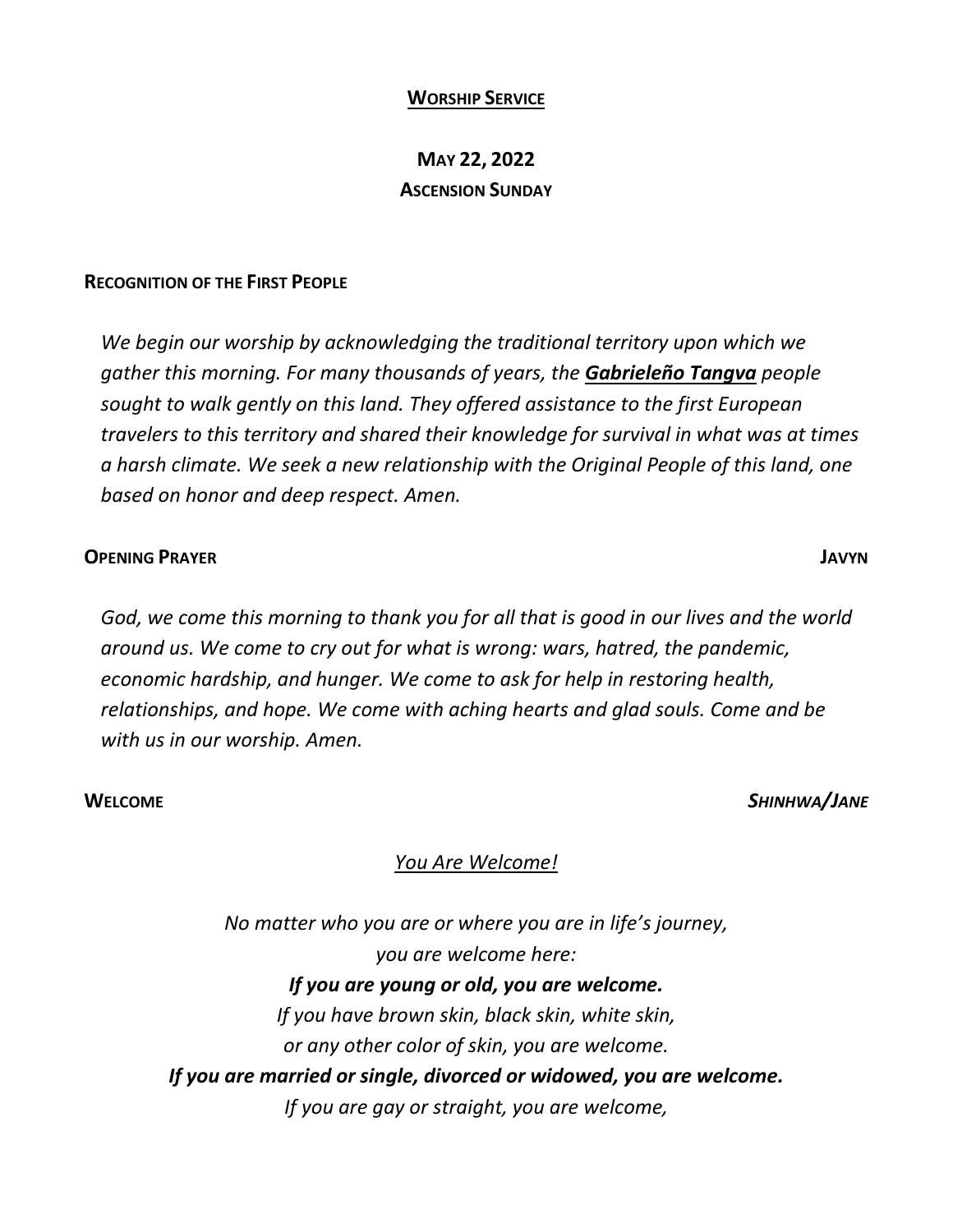*If you are transgender, you are welcome. If you identify as a man, woman, or gender non-conforming, you are welcome. If you are an immigrant, refugee, or citizen, you are welcome. If you cannot hear or see, you are welcome. If you are sick or well, you are welcome.*

*If you are rich or poor, powerful or weak, you are welcome. If you believe in God some of the time, none of the time, or all of the time, you are welcome*

*...*

*You are welcome here! Come with your gifts, your pains, and hopes, your fears. Come with traditions that have helped you and hurt you. Come with your experiences that have made you and broken you. Come with a mind ready to engage and a heart open to discern. Come and listen for the Sacred Spirit that calls you to love your neighbor wholeheartedly, seek justice, create peace, and practice compassion*

### *You are welcome here*

### **CALL TO WORSHIP** SUNNY **CLABISI**

*One: We gather as God's beloved children*

### *All: We come with gladness*

- *One:* Nous venons en tant qu'appelés peuple de Dieu  *(We come as called people of God)*
- *All: We come to a place where we are all welcome*
- *One:* 우리는 노래를 부르러 온다

 *(We come to sing)*

### *All: We come to pray*

*One:* 我們來敬拜  *(We come to worship)*

# *...*

## **SPECIAL MUSIC PART OF THE FAMILY**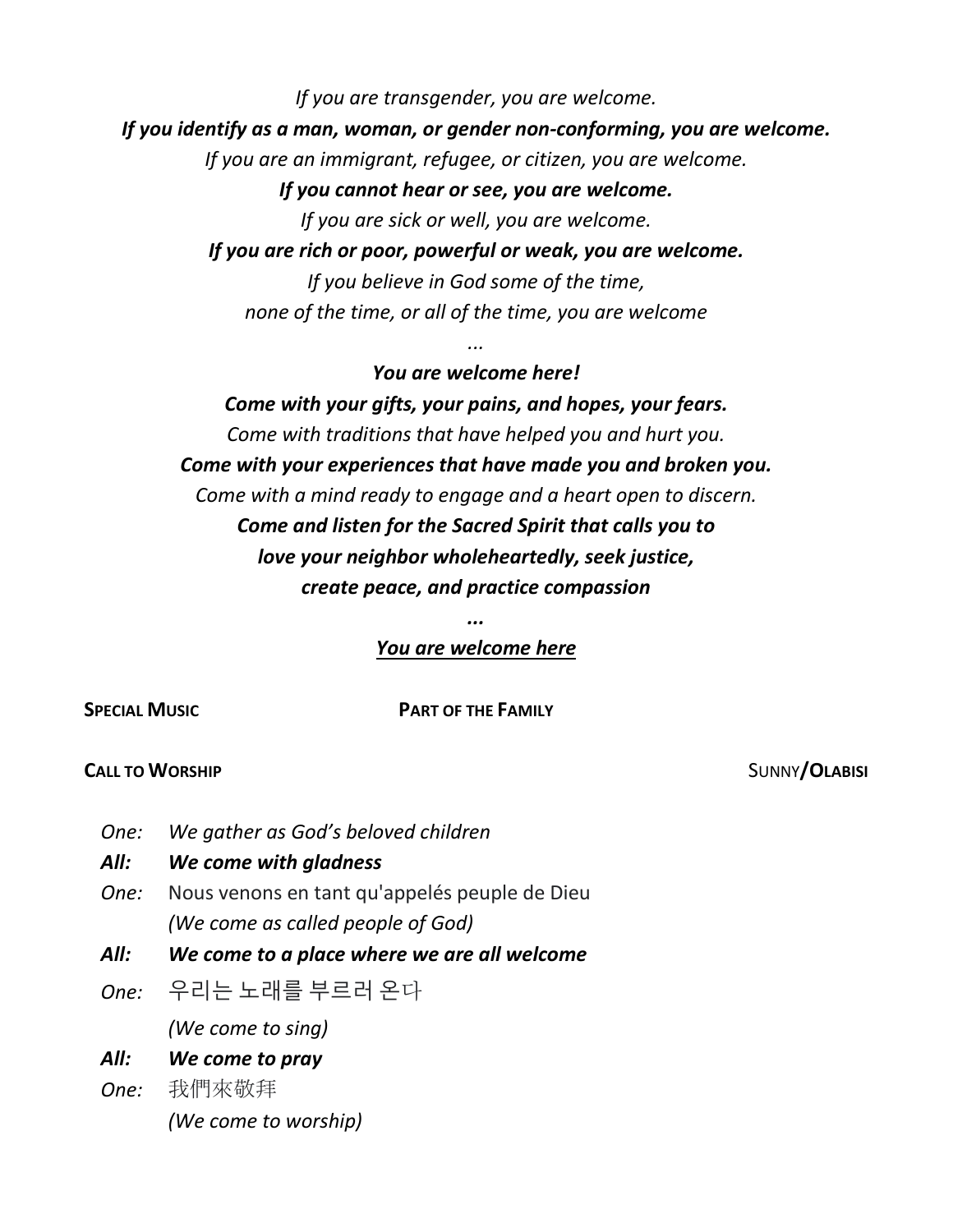| All: | We come to be together                              |
|------|-----------------------------------------------------|
| One: | We bring our hearts                                 |
| All: | We bring our souls                                  |
| One: | हम अपना दिमाग लाते हैं                              |
|      | (We bring our minds)                                |
| All: | We bring our bodies                                 |
| One: | Compartimos nuestras bendiciones                    |
|      | (We share our blessings)                            |
| All: | We share our fears                                  |
| One: | Dala natin ang ating pananampalataya                |
|      | (We bring our faith)                                |
| All: | We bring our doubts                                 |
| One: | We come with all that we are and all that we have   |
| All: | We come to worship as God's beloved children. Amen. |

### **INVITATION TO PRAYER BONNIE**

*God is many things to us: Creator, Father, Mother, Healer, Love, Mystery, and more. We bring the depths of our hearts to this God, trusting that in the fullness of God's grace, our prayers will be heard, and God will grant us grace. With that trust, let us go to God in prayer together.* 

*First in silence…*

### **PRAYER OF WHO WE ARE**

*Please join me with prayerful hearts.*

*God, you gave us life and death; you hold all your children in your hands. You cradle us in our needs, and you push us into growth. We admit that all is not well, that we grieve the loss of many things and people. All is not well, and we hurt in part because we cannot make things better for ourselves and our neighbors, those we love, or those around the world. All is not well, and we find it easy to be disappointed and despair.*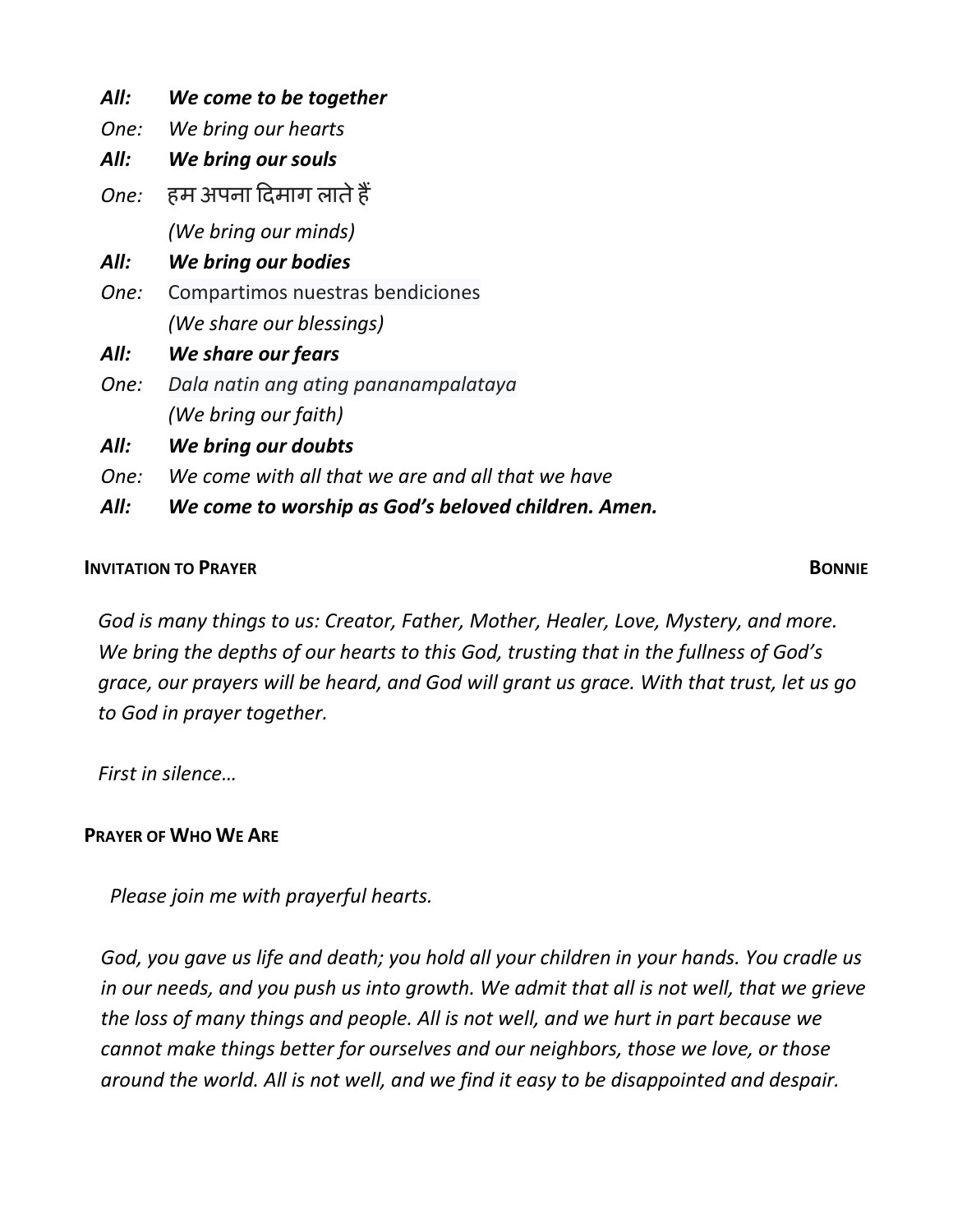*So God, this morning, we pray for healing, strength, courage, and for grace to meet this day and the world. We pray to find you and be cradled by you once again. Hear our prayer. Amen.* 

### **DECLARATION OF GOD'S LOVE**

*Friends, rejoice in God's love for us. We are loved, restored, and healed. Let us go out to the world as the people made new by God's grace. Amen.* 

*As the loved people of God, I now invite you to greet those around you. Those on Zoom are invited to hug themselves with the love of God.* 

### **SPECIAL MUSIC WORKING ON A BUILDING**

### **PRAYER FOR ILLUMINATION SARAH**

Eternal God, your Spirit inspired those who wrote the sacred scriptures and enlightened us to hear your word fresh each day. Help us to rely always on your promises of grace and mercy. Amen.

### **<sup>1</sup>** Now Naaman, commander of the army of the king of Aram, was a great man in his master's sight and highly esteemed, because through him *ADONAI* had given victory to Aram. Though the man was a mighty man of valor, he had *tza'arat*.

**<sup>2</sup>**Aram had gone out in bands, and had taken captive a young girl from the land of Israel. So she served Naaman's wife. **<sup>3</sup>**Then she said to her mistress, "If only my lord went before the prophet who is in Samaria! Then he would cure him of his *tza'arat*."

**<sup>4</sup>**So Naaman went in and told his master, saying, "Thus and thus spoke the girl who is from the land of Israel." **<sup>5</sup>**The king of Aram said, "Go now, and I will send a letter to the king of Israel." So he departed and took with him ten talents of silver, 6,000 pieces of gold, and ten changes of clothes.

**<sup>6</sup>**He brought the letter to the king of Israel saying, "When this letter comes to you, behold, I have sent my servant Naaman to you, so you may cure him of his *tza'arat*."

### **SCRIPTURE 2 KINGS 5:1-14**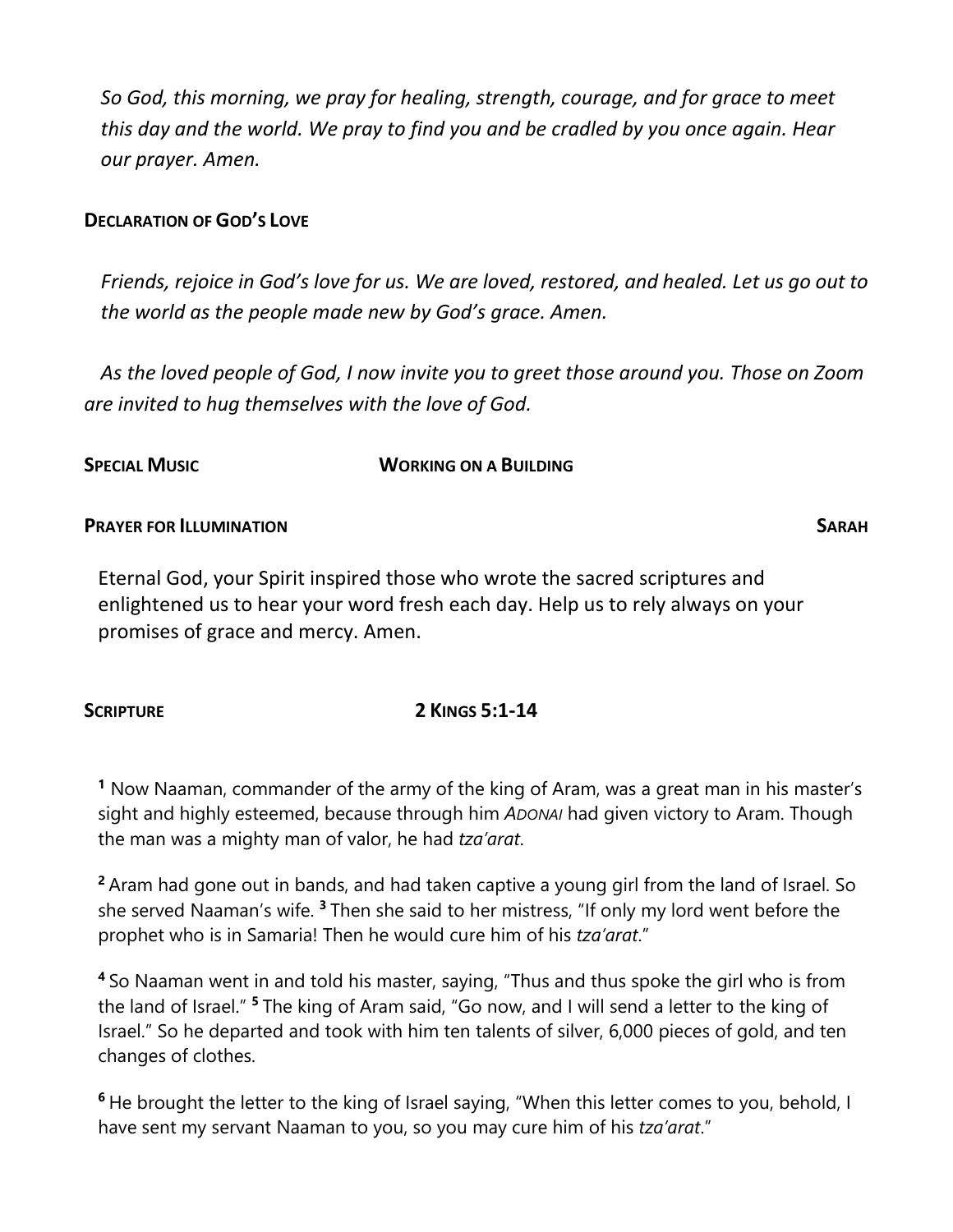**<sup>7</sup>**Now when the king of Israel read the letter, he ripped his clothes and said, "Am I God, to kill and to make alive, that this man is sending to me to cure a man of his *tza'arat*? But please consider, and see how he is seeking a pretext against me."

**<sup>8</sup>**Now when Elisha the man of God heard that the king of Israel had rent his clothes, he sent word to the king saying, "Why have you rent your clothes? Please, let him come to me, and he will know that there is a prophet in Israel."

**<sup>9</sup>**So Naaman came with his horses and his chariots, and stood at the doorway of the house of Elisha. **<sup>10</sup>** So Elisha sent him a messenger, saying, "Go and wash in the Jordan seven times, and your flesh will be restored, and you will be clean."

**<sup>11</sup>** But Naaman was angered and walked away, saying, "I thought he would surely come out to me, stand and call on the Name of *ADONAI* his God, and wave his hand over the spot and cure the *tza'arat*. **<sup>12</sup>** Aren't Amanah and Pharpar, the rivers of Damascus, better than all the waters of Israel? Couldn't I wash in them and be clean?" So he turned and went away in a rage.

**<sup>13</sup>** But his servants approached him and spoke to him, and said, "My father, if the prophet had told you to do something difficult, would you not have done it? How much more then, when he told you only to 'Wash and be clean'?" **<sup>14</sup>** So, he went down and dipped himself seven times in the Jordan, according to the word of the man of God. Then his flesh was restored like the flesh of a little child, and he was clean.

### **MESSAGE "RESTORING LIVES"**

### **RESPONSE TO GOD'S WORD MARIKA**

*We believe in God, who is attentive today, who looks at the world and sees the hatred that segregates, divides, sets people aside, hurts and kills, who sees the bullets piercing the flesh, and the blood of innocent people flowing on the earth, stealing what somebody needs to eat, who sees the judge that favors the highest bidders, the truth and justice of hypocrites, who sees the dirty rivers and the dead fish, the toxic substances destroying the earth and piercing the sky, who sees the future mortgaged and humankind's debts growing.*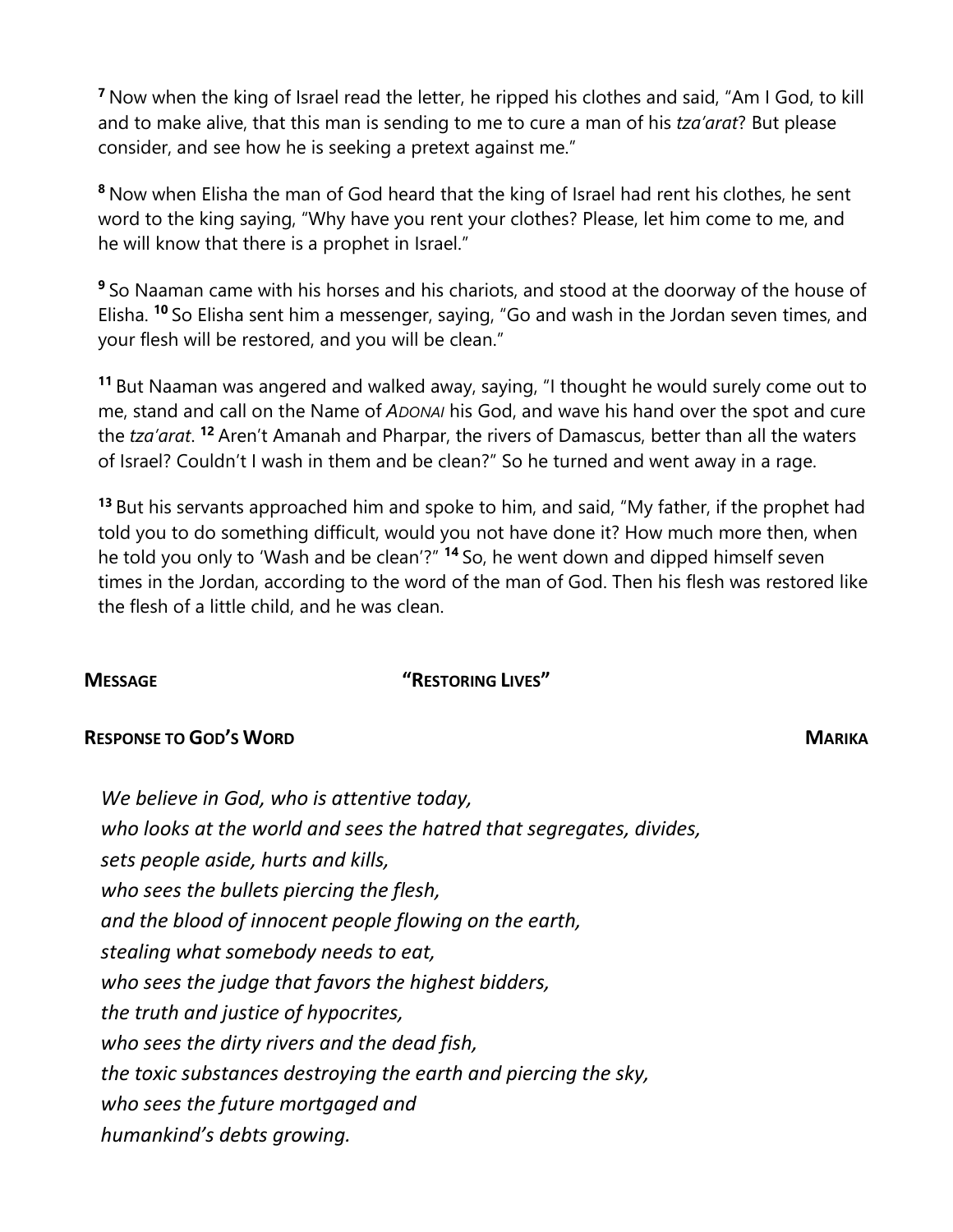*We believe in God, who sees all this and keeps on crying.*

*We believe in God who sees a mother giving birth – a life born from pain, who sees two childing playing – a seed growing, who sees a flower blooming out of the debris – a new beginning, who sees three crazy women clamoring for justice – an illusion that doesn't die, who sees the sun rising every morning – a time of opportunities.*

*We believe in God, who sees all this and laughs because, in spite of it all, there is hope. Amen.*

### **SONG OF FAITH SHE COMES SAILING**

**PRAYERS OF THE PEOPLE**

### *PRAYER JESUS TAUGHT US* **SNOW**

*Let us pray together the prayer Jesus taught us.* 

### Eternal Spirit,

Source of all that is and ever shall be, Loving Parent in whom we discern heaven, May knowledge of your holiness inspire all peoples, And may your commonwealth of peace and freedom flourish on earth Until all of humankind heed your call to justice and compassion. May we find the food that we need for today, And for the hurts we cause one another May we be forgiven in the same measure that we forgive. In times of trial and temptation, help us to be strong; When life seems overwhelming, help us to endure. May you reign in the power of human love, Now and forever. Amen.